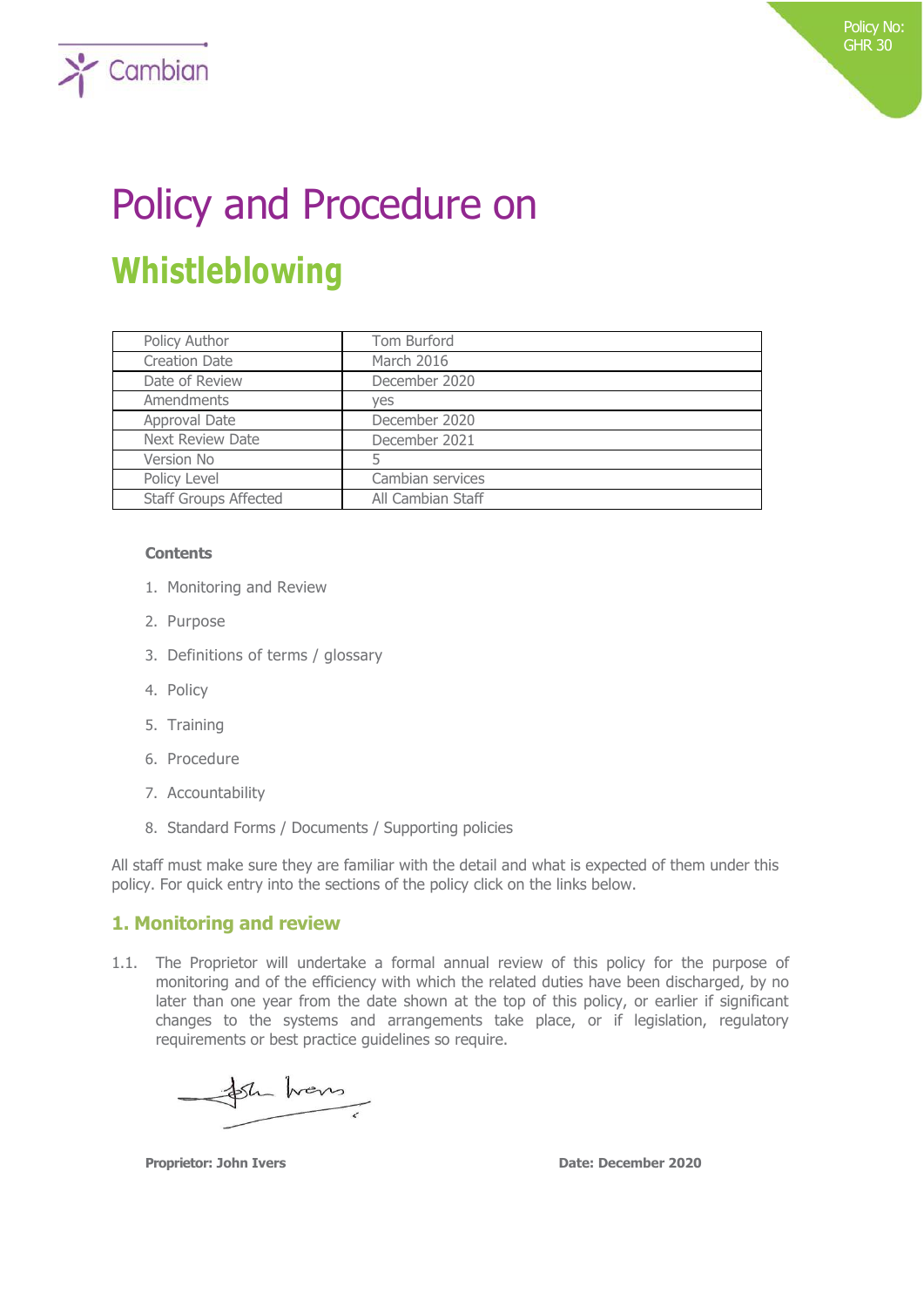

## **2. Purpose**

- 2.1. We are committed to conducting our business with honesty and integrity, and we expect all colleagues to maintain high standards in accordance with our Code of Conduct (GHR: 37) and Code of Practice (GHR: 11). However, all organisations face the risk of things going wrong from time to time, or of unknowingly harbouring illegal or unethical conduct. A culture of openness and accountability is essential in order to prevent such situations occurring and to address them when they do occur. Whilst staff obviously forge friendships and allegiances to their colleagues, our primary loyalty at all times should be to those who use our services, and there is therefore a responsibility on every employee to report conduct that is of concern.
- 2.2. This policy ensures that Cambian complies with the Public Interest Disclosure Act 1998 (PIDA) which applies to almost all workers and employees who ordinarily work in Great Britain. The situations covered include criminal offences, risks to health and safety, failure to comply with a legal obligation, a miscarriage of justice and environmental damage.
- 2.3 The aims of this policy are:
	- To encourage colleagues to report suspected wrongdoing as soon as possible, in the knowledge that their concerns will be taken seriously, investigated as appropriate and that their confidentiality will be respected.
	- Employees and workers who make a 'protected disclosure' are protected from being treated badly or being dismissed. For a disclosure to be protected it must be made to an appropriate body. For example, disclosing a health and safety issue to the Health and Safety Executive is likely to be protected, but not if the concern was disclosed to the media.
	- To provide colleagues with guidance as to how to raise those concerns and receive feedback on any actions taken.
	- To reassure colleagues that they should be able to raise genuine concerns without fear of reprisals, even if they turn out to be mistaken.
	- To assure relatives, parents/guardians, placing authorities and inspection and registration bodies that Cambian gives high priority to securing the highest standards of behaviour from and amongst its employees.
- 2.4 This policy is intended to cover any serious concerns that someone has about any aspect of service provision or the conduct of a member of staff or others acting on behalf of Cambian. It does not form part of any employee's contract of employment and we may amend it at any time.
- 2.5 This policy is in line with:
	- Keeping Children Safe in Education (September 2020)
	- Working Together to safeguard Children (July 2018),
	- Children's Homes Regulations (April 2015)
	- Health and Social Care Act 2008 (Regulated Activities) Regulations , part 3 (2015)
	- National Minimum Standards for Independent Health Care Services in Wales
	- The Independent Health Care (Wales) Regulations 2011
	- Social Services and Well-being (Wales) Act 2014
	- The 20 Principles of The Francis Review 'Freedom to Speak Up' February 2015
	- And giving due regard to Prevent Duty Guidance (March 2016),
- 2.6 This policy is made available to parents, carers, staff and individuals.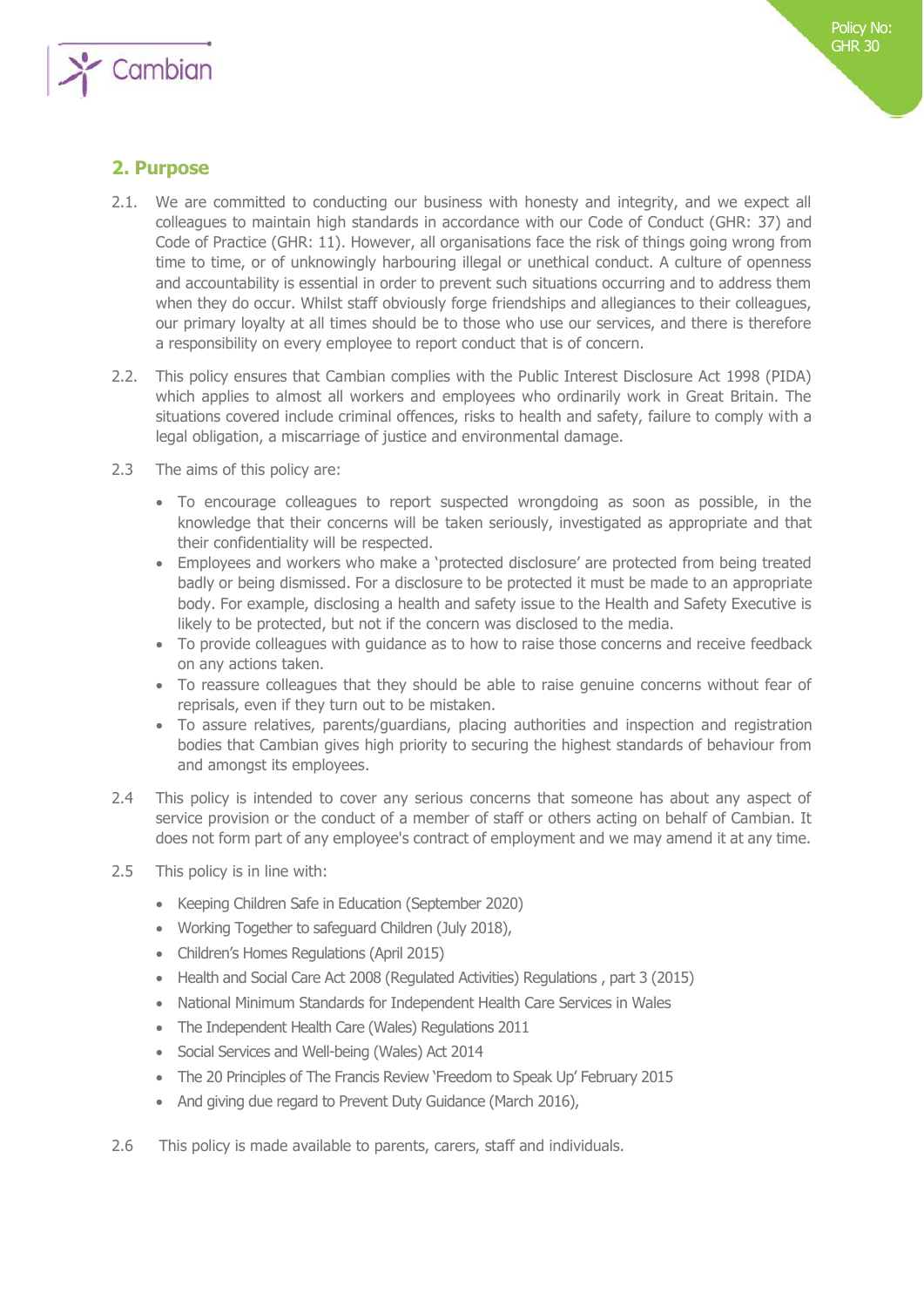

## **3. Definition of terms / Glossary**

- 3.1 Whistleblowing is the disclosure of information which relates to suspected wrongdoing or dangers at work. You are protected by law if you report any of the following;
	- suspicions or concerns regarding any type of abuse or potential harm to individuals in our care which for some reason cannot be raised under the normal safeguarding procedures as set out in our Child Protection and Safeguarding Policy 25;
	- criminal activity;
	- failure to comply with any legal or professional obligation or our regulatory requirements;
	- danger to health and safety;
	- bribery under our Anti-Bribery and Corruption Policy (GHR 31);
	- dishonesty, fraud or financial mismanagement;
	- breach of our internal policies and procedures including our Code of Conduct;
	- unauthorised disclosure of confidential information;
	- issues that are not being dealt with through clinical governance reviews or other legitimate avenues;
	- if you believe someone is covering up wrongdoing
- 3.2 A **whistleblower** is a person who raises a genuine concern relating to any of the above. All Proprietors and employees have a responsibility to carry out their duties to the highest standards of openness, probity and accountability. If you have any genuine concerns related to suspected wrongdoing or danger affecting any of our activities (a whistleblowing concern) you should report it under this policy.
- 3.3 The following complaints do not fall under Whistleblowing:

Personal grievances (for example bullying, harassment, discrimination) are not covered by whistleblowing law, unless your particular case is in the public interest. In those cases you should use the Grievance Procedure (GHR 29) or Harassment and Bullying Policy (GHR 02) as appropriate.

Guidance on associated terminology is set out below.

- 3.4 **Harassment:** A person is harassed when they are subjected to unwanted physical or verbal conduct which has the purpose or effect of violating their dignity or creating an intimidating, hostile, degrading, humiliating or offensive environment for them
- 3.5 **Bullying:** A person is bullied when they are subjected to offensive, intimidating, malicious or insulting behavior which through the abuse or misuse of power makes them feel vulnerable, upset, humiliated or threatened. Such behaviour may include:
	- a staff member shouting at, being sarcastic towards, ridiculing or demeaning a pupil or colleague;
	- making physical or psychological threats;
	- overbearing supervision;
	- making inappropriately derogatory remarks about a pupil or colleague;
	- persistent unfair assessment of a pupil or colleague's work;
	- Unfairly excluding pupils from classes, projects or events.
- 3.6 Bullying does not include reasonable and constructive criticism of a pupil or colleague's work or behaviour.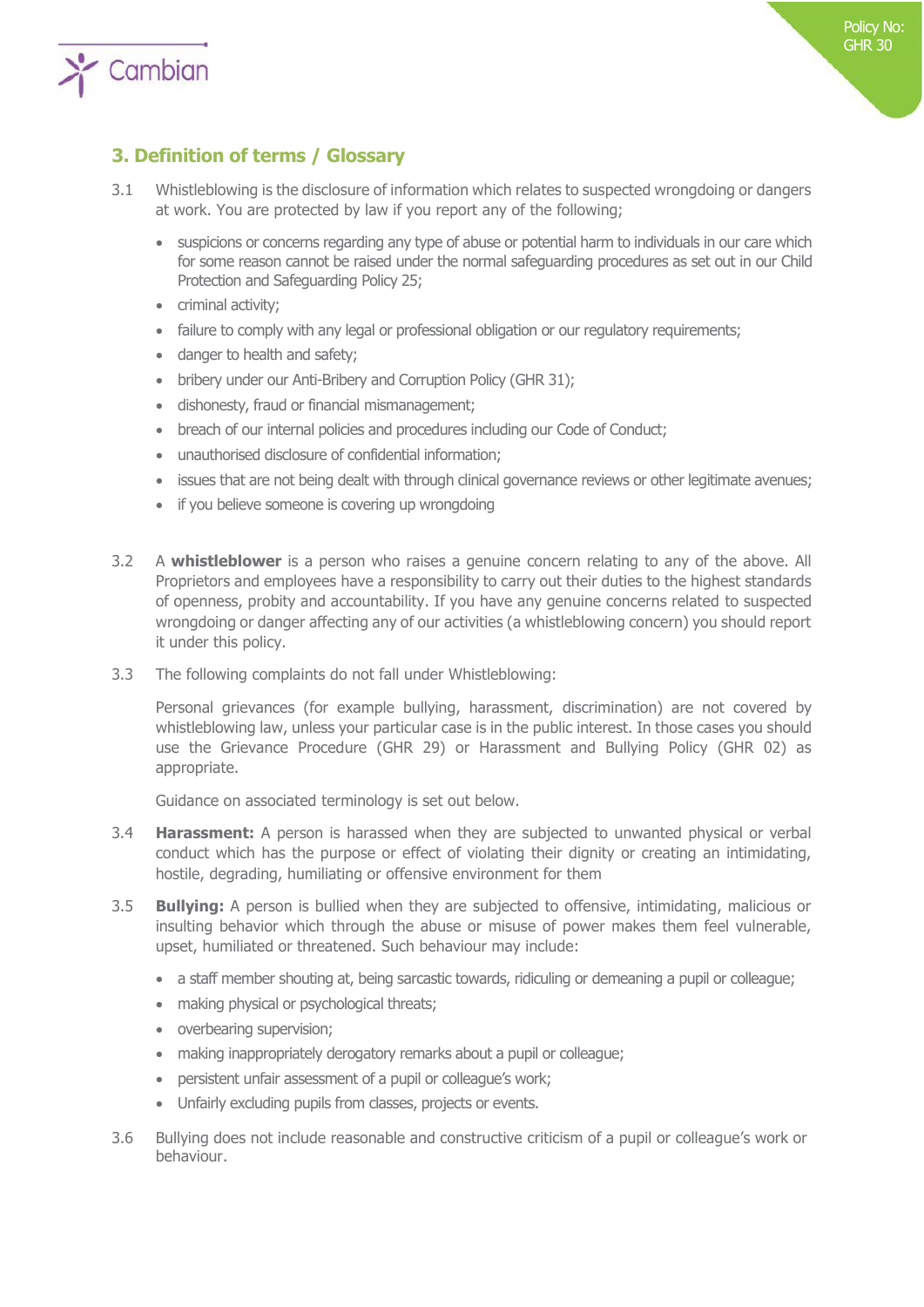

## **4. Policy**

- 4.1. This policy applies to all employees (either full or part-time), bank workers or others on a temporary or casual contract, secondees, trainees, volunteers, interns or students, people involved in investigations, independent consultants, agents or sponsors for Cambian group and suppliers of services contracted to Cambian.
- 4.2 Where there is evidence of any criminal activity or child safeguarding issues, the police and/or the Local Safeguarding Children's Board (LSCB) / Child Protection Unit shall be informed immediately, in accordance with Cambian's Child Protection and Safeguarding Policy as appropriate.
- 4.3 If you are uncertain whether something is within the scope of this policy you should seek advice from the Director of HR, or from Public Concern at Work, an independent charity, whose contact details are set out in section 7.5
- 4.4 This policy does not release employees from their duty;
	- Of confidentiality in the course of their work
	- To undertake and participate in (as appropriate clinical governance reviews)
	- To participate in investigations
	- To follow company procedures.

## **5. Training**

- 5.1 Cambian will ensure that training courses which include whistleblowing will include awareness of how employees can raise concerns and highlight the whistleblowing helpline. Whistleblowing is covered in Cambian's e-learning modules (Achieve Online) – Safeguarding Children and Dealing with Concerns at Work. Whistleblowing is also incorporated into safeguarding workshops and induction courses.
- 5.2 Cambian will ensure that whistleblowing policy and procedure will also be discussed as part of the supervision programme and at staff meetings and other opportunities.

## **6. Procedure**

#### **Raising a whistleblowing concern**

- 6.1. The procedure for raising and responding to a whistleblowing concern is set out below and in GHR **30.03 Cambian Whistleblowing - Raising a Concern procedure** and GHR 30.04 **Cambian Whistleblowing - Handling a Concern procedure.**
- 6.2. We would expect that in the majority of cases you will raise any concerns with your line manager, unless you suspect your line manager to be involved, in which case please contact the Regional Manager/Lead or the Managing Director of your division, functional head or any of the Whistleblowing Officers (Section 7.5). You may tell them in person or put the matter in writing if you prefer. They may be able to agree a way of resolving your concern quickly and effectively. Your manager should make a written record of your concern, and ensure that it is properly investigated, feeding back to you as appropriate. In all cases they should refer the matter to the Whistleblowing Officer so that a complete record of all such concerns and the action taken and outcomes, is recorded.
- 6.3. However, where the matter is more serious, or you feel that your line manager has not addressed your concern, or you prefer not to raise it with someone within Cambian for any reason, you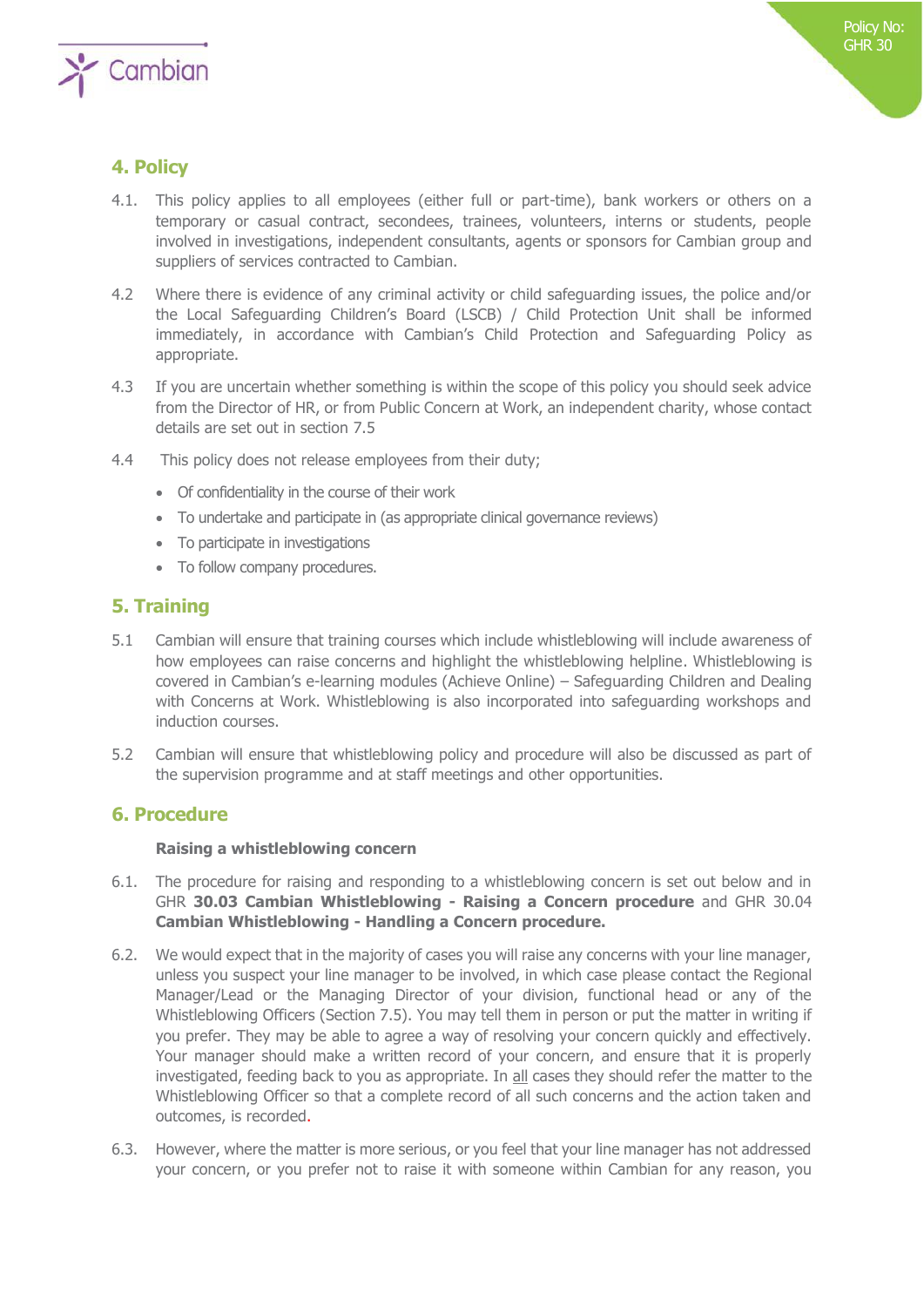

- 6.4. EthicsPoint will take down a written summary of your concern and read this back to you to ensure that they have accurately recorded your concerns. EthicsPoint will then notify the Cambian Whistleblowing Officers that a concern has been raised with them by secure e-mail and the Whistleblowing Officers will ensure that an investigation commences. After you have completed your report you will be assigned a unique code called a 'report key'. You will need to write down your report key and password and keep them in a safe place. After 5-6 business days you will be able to use your report key and password to check your report for feedback or questions.
- 6.5. Whether an individual raises a concern confidentially, via EthicsPoint, with their line manager or in any other fashion, Cambian's investigation and response time will be consistent and Cambian will be accountable for the same level of response (see **'Investigation and outcome'** below).

#### **Confidentiality**

- 6.6. Whichever route you use to raise your concern, we hope that people will feel able to voice whistleblowing concerns openly under this policy. However, if you want to raise your concern confidentially, we will make every effort to keep your identity secret. If it is necessary for anyone investigating your concern to know your identity, we will discuss this with you.
- 6.7. We do not encourage colleagues to make disclosures anonymously. Thorough investigation may be more difficult or impossible if we cannot obtain further information from you. It is also more difficult to establish the credibility of allegations. Whistleblowers who are concerned about possible reprisals if their identity is revealed should come forward to the Head of Legal or one of the other Whistleblowing Officers and appropriate measures can then be taken to preserve confidentiality. If you are in any doubt you can seek advice from Public Concern at Work, an independent whistleblowing charity who offer a confidential helpline for individuals who are thinking of whistleblowing. Their contact details are set out in section 7.5 of this policy.
- 6.8. Cambian has a duty to pass on information to others if this is required as a matter of law or in the public interest. On occasion this may mean that this cannot be done without identifying the person who raised the concern, for example:
	- Because evidence is needed in court; or
	- Cambian is involved in legal proceedings and Cambian's papers are open to scrutiny. If this happens, Cambian will discuss this with the employee beforehand.

#### **Investigation and outcome**

- 6.9. All whistleblowing incidents, regardless of the route, are sent to the Head of Employee Relations, who will nominate an investigator or team of investigators with relevant experience and specialist knowledge of the subject matter. The relevant Managing director will also be notified in the first instance, unless they are directly implicated. If the whistleblowing incident concerns a procurement or financial irregularities, the Chief Finance Officer (CFO) and Group Financial Controller will also be notified in the first instance.
- 6.10. We will seek to inform you as soon as possible and in any event within 20 working days of either the outcome of our assessment or how the investigation is progressing. If you have raised a concern through the EthicsPoint hotline, you can always contact them for an update on progress at any time, as they will be kept abreast of how the investigation is progressing. You may be asked to provide further information from time to time. After 5-6 business days you will be able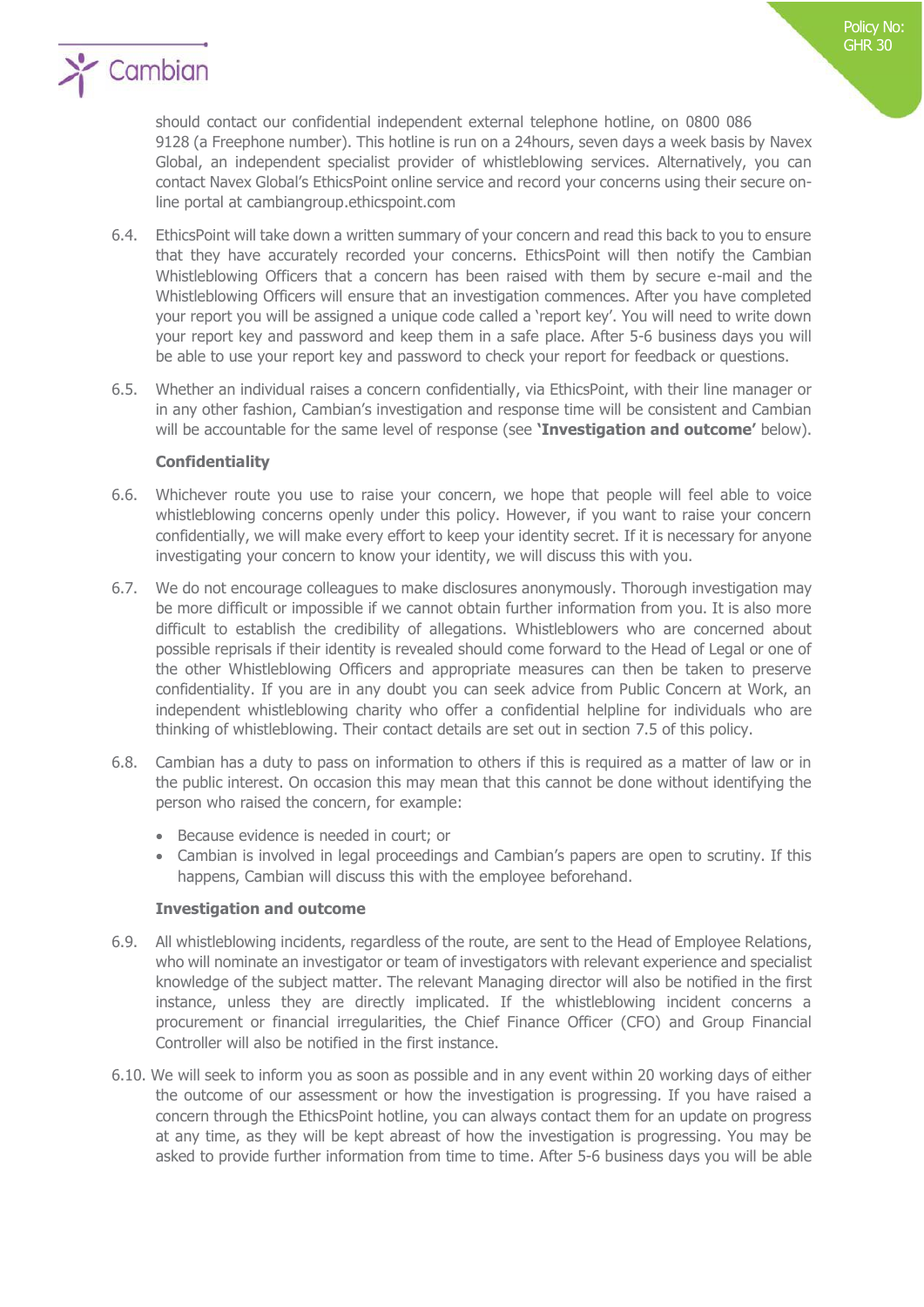

to use your report key and password to log back into the system and check your report for feedback or questions.

The investigator(s) may make recommendations for change to enable us to minimize the risk of future wrongdoing.

- 6.11. We will aim to keep you informed of the progress of the investigation and its likely timescale. However, sometimes the need for confidentiality may prevent us giving you specific details of the investigation or any disciplinary action taken as a result. You should treat any information about the investigation as confidential.
- 6.12. If we conclude that a whistleblower has made false allegations maliciously or with a view to personal gain, the whistleblower may be subject to investigation which may result in a disciplinary sanction. In an extreme case malicious or wild allegations could give rise to legal action on the part of the persons complained about.

#### **If you are not satisfied**

- 6.13. While we cannot always guarantee the outcome you are seeking, we will try to deal with your concern fairly and in an appropriate way. By using this policy you can help us to achieve this.
- 6.14. If you are not happy with the way in which your concern has been handled, you can raise it with one of the other Whistleblowing Officers

#### **External disclosures**

- 6.15. The aim of this policy is to provide an internal mechanism for reporting, investigating, remedying and learning from any wrongdoing in the workplace. In most cases you should not find it necessary to alert anyone externally.
- 6.16. The law recognises that in some circumstances it may be appropriate for you to report your concerns to an external body such as a regulator. It will very rarely if ever be appropriate to alert the media. We strongly encourage you to seek advice before reporting a concern to anyone external. The independent whistleblowing charity, Public Concern at Work, operates a confidential helpline. They also have a list of prescribed regulators for reporting certain types of concern. Their contact details are included in section 7.5.
- 6.17. Whistleblowing concerns usually relate to the conduct of our colleagues, but they may sometimes relate to the actions of a third party, such as a customer, supplier or service provider. In some circumstances the law will protect you if you raise the matter with the third party directly. However, we encourage you to report such concerns internally first.

#### **Protection and support for whistleblowers**

- 6.18. It is understandable that whistleblowers are sometimes worried about possible repercussions. We aim to encourage openness and will support colleagues who raise genuine concerns under this policy, even if they turn out to be mistaken.
- 6.19. Whistleblowers must not suffer any detrimental treatment as a result of raising a concern. Detrimental treatment includes dismissal, disciplinary action, threats or other unfavourable treatment connected with raising a concern. If you believe that you have suffered any such treatment as a result of raising a whistleblowing matter, you should inform the Whistleblowing Officers immediately. If the matter is not remedied you should raise it formally using our Grievance Procedure.
- 6.20. You must not threaten or retaliate against whistleblowers in any way. If you are involved in such conduct you may be subject to disciplinary action. In some cases the whistleblower could have a right to sue you personally for compensation in an employment tribunal.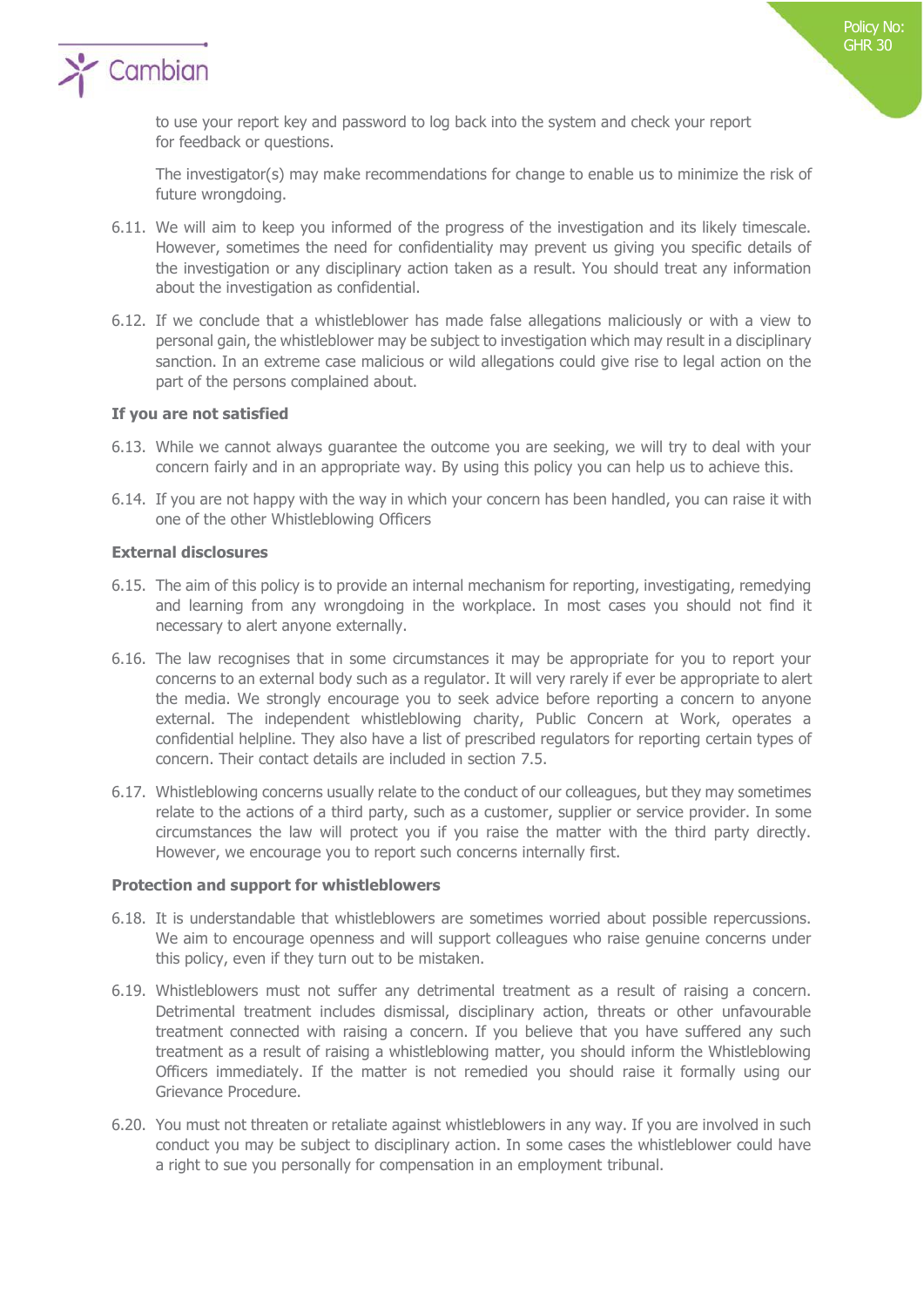

6.21**.** An instruction to cover up wrongdoing is itself a disciplinary offence. If told not to raise or pursue any concern, even by a person in authority such as a manager, employees should not agree to remain silent. They should report the matter to one of the Whistleblowing Officers or the whistleblowing hotline.

## **7. Accountability**

- 7.1 The Whistleblowing Officers, whose details are set out in below have day-to-day operational responsibility for this policy, and must ensure that all managers, head teachers and other colleagues who may deal with concerns or investigations under this policy receive regular and appropriate guidance on its use.
- 7.4. All colleagues are responsible for the success of this policy and should ensure that they use it to disclose any suspected danger or wrongdoing.

| Whistleblowing<br>Hotline (24 hours)         |                                                      | 0800 086 9128<br>(EthicsPoint)                  |
|----------------------------------------------|------------------------------------------------------|-------------------------------------------------|
| Navex Global's<br><b>EthicsPoint Website</b> |                                                      | www.cambiangroup.ethicspoint.com                |
| Cambian<br>Whistleblowing<br><b>Officers</b> | <b>Tom Burford</b><br>Director for Improving Quality | 07711 765 786<br>tom.burford@caretech-uk.com    |
|                                              | <b>Shilleen Freeth</b><br>Head of HR (Cambian)       | 07929042220<br>Shilleen.freeth@cambiangroup.com |
| <b>Public Concern at</b><br><b>Work</b>      |                                                      | 020 3117 2520<br>www.protect-advice.org.uk      |

7.5. Contact details:

7.6 Employees should also be aware that they can contact a number of independent external organisations such as the Care Quality Commission, Ofsted, CCSIW and the Healthcare Inspectorate of Wales.

## **8. Standard forms / Documents / supporting policies**

- 8.1 Listed below are the supporting documents and other policies which support this policy:
	- GHR 02.00 Harassment and Bullying Policy
	- GHR 37.00 Code of Conduct
	- GHR  $11$  Code of Practice
	- GHR 29.00 Grievance Procedure
	- GHR 30.02 EthicsPoint Letter to All Staff